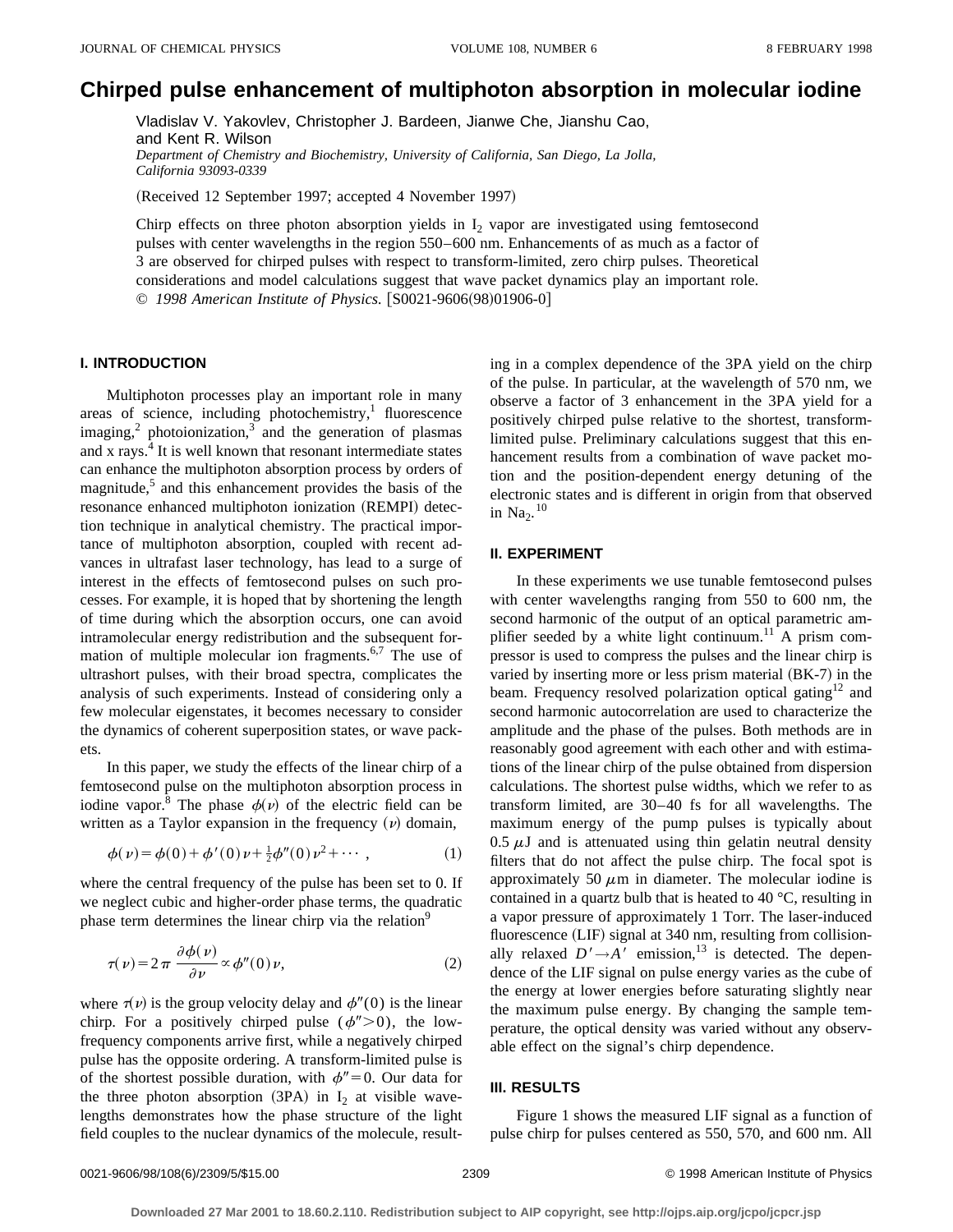

FIG. 1. (a) Experimentally measured laser-induced fluorescence yield resulting from three photon absorption at 550 nm in  $I_2$  vapor as a function of linear chirp,  $\phi''(0)$ . (b) As in (a), but for a laser pulse centered at 570 nm. (c) As in (a), but for a laser pulse centered at 600 nm. All curves have been normalized to unity.

the data curves were taken with pulse energies of about 100 nJ, which is within the weak response (cubic dependence of signal on pulse energy) regime. At higher pulse energies, the chirp dependences of the LIF broaden slightly but retain the same general shapes. At none of the three pulse wavelengths do we observe a simple dependence of the 3 PA yield on chirp. If the 3 PA were completely nonresonant we would expect the 3 PA yield to be maximized for the transformlimited pulse, with the highest peak intensity, and to fall off quickly as the chirp increases and the peak intensity decreases. On the other hand, if the 3 PA were due to a completely resonant sequential process, neglecting wave packet motion, its yield would be independent of chirp, since the population can wait a relatively long time on each intermediate state before absorbing another photon. Both of these limiting cases predict a LIF signal that varies as the cube of the pulse energy and depends symmetrically on pulse chirp. As Fig. 1 shows, the observed dependence of the LIF yield on chirp is complex and asymmetric at all wavelengths used. Most striking is the three-fold enhancement at 570 nm obtained for a positively chirped pulse. The phase term  $\phi''$  $=$  400 fs<sup>2</sup> corresponds to an increase in pulse duration from 30 to 45 fs. At both 550 and 570 nm, the LIF signal is seen



FIG. 2. Schematic representation of three mechanisms for chirped pulse enhancement of multiphoton absorption. Only the first two stages  $(X \rightarrow B \rightarrow C)$  of the three photon absorption in I<sub>2</sub> are shown. (a) The *timedelay resonance* mechanism, in this case positive chirp leads to the highfrequency components of the pulse catching the moving wave packet in resonance with the  $B \rightarrow C$  transition. (b) The *wave packet following* mechanism, where the change in instantaneous pulse frequency follows the change in the wave packet's electronic transition energy. (c) The *sequential resonance* mechanism, where the chirp leads to an ordering of frequencies that is resonant first with the  $X \rightarrow B$  transition and then with the  $B \rightarrow C$  transition, sequentially transferring population.

to decrease quickly as the pulse becomes longer than 100 fs, but at 600 nm there is no systematic decay over this range of the LIF relative to the transform limit value as the chirp is increased. At 600 nm, a pulse that is five times longer than transform limit  $(\phi'' = +/-2000 \text{ fs}^2)$  results in roughly the same LIF signal.

## **IV. DISCUSSION AND NUMERICAL RESULTS**

Some insight can be gained by considering the process in the time domain, where the multiply excited vibronic states give rise to nonstationary wave packets propagating on the appropriate electronic potential energy surfaces  $(PES's)$ . The pulses used in these experiments are resonant with the first  $X - B$  transition in  $I_2$ , and from our previous work<sup>14</sup> we know that wave packets are created on the *B* state. As the initially created wavepacket changes position, the probability of absorbing additional photons also changes due to several factors, including the position dependence of the energy difference between the PES's and the transition dipole moment. If the frequency of the excitation pulse is changing in time as well, as is the case for a chirped pulse, we can expect some coupling between the light filed dynamics and those of the molecule. In Fig. 2, we outline three effects that give rise to a chirp dependence in the quasiresonant multiphoton absorption process that occurs in I2. The first two, *time-delay resonance* and *wave packet following*, are due to the nonstationarity of the intermediate populations in the multiphoton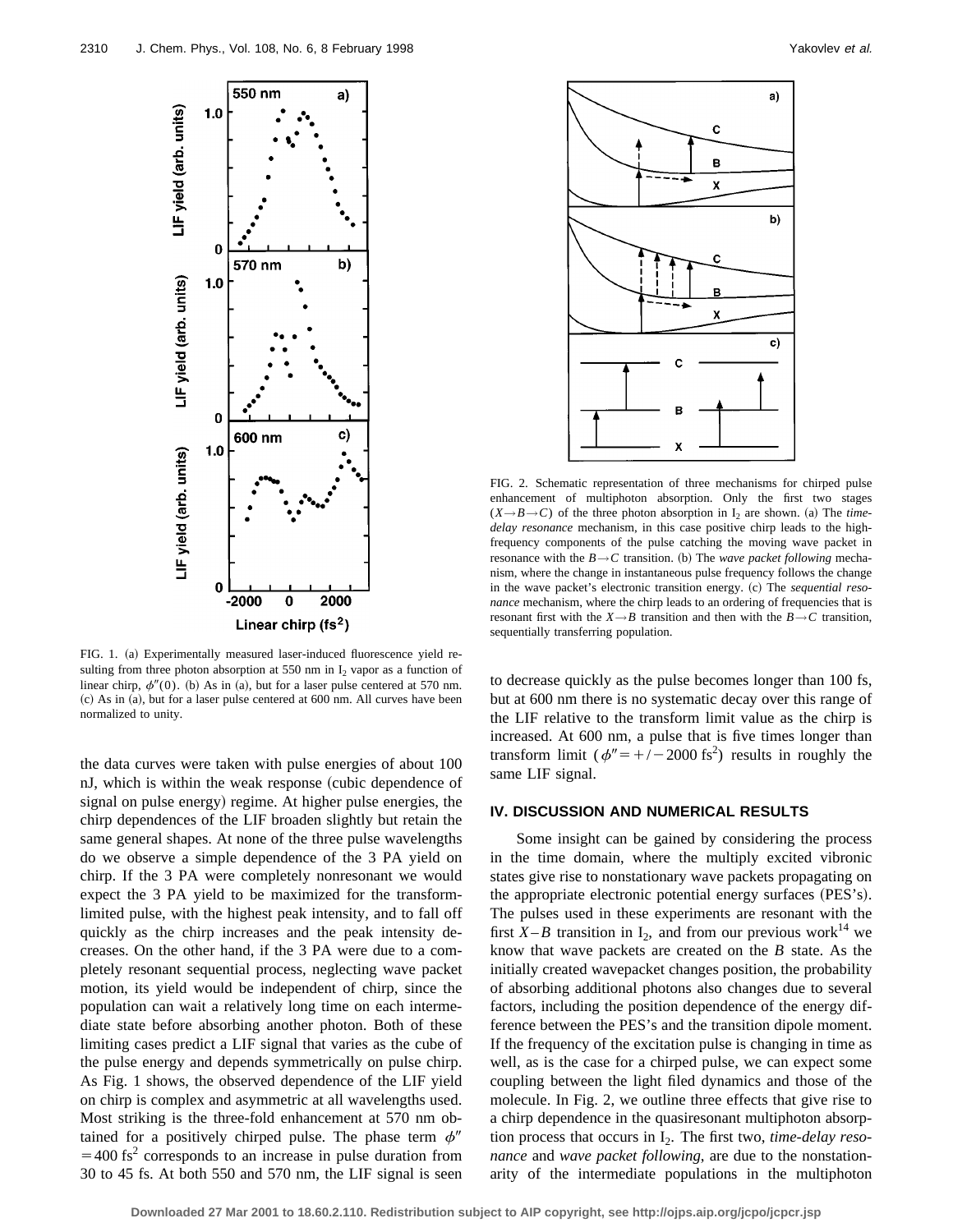

FIG. 3. Iodine potential energy surfaces used in the calculations of resonantly enhanced three photon absorption.

process, while the third, *sequential resonance*, is solely the result of the level structure of the molecule and does not rely on wave packet dynamics. While these effects can be distinguished in principle, in practice they may not be easily separable, and for  $I_2$  all three most likely play some role.

When an ultrashort pulse is used to drive a multiphoton process, all the transitions must occur within the pulse duration. If the pulse is transform limited, the time window in which these transitions can occur is minimized. Since there is little time for the intermediate populations to evolve, the efficiency of the process will be determined by the Franck– Condon factors of the relevant states near the original ground state position. This situation is different for a chirped pulse, where the relative arrival times of the respective frequency components can be adjusted. For instance, consider the situation of  $I_2$  when the low-frequency leading edge of a positively chirped pulse creates some population on the *B* state, which propagates until it reaches a region of the PES, where it can be resonantly excited to the *C* state by the trailing high-frequency edge of the pulse. If the chirp is adjusted correctly, the high-frequency components arrive when their energy matches the PES difference at the location of the moving wave packet, resonantly enhancing the second absorption. By using a chirped pulse to delay the arrival time of one frequency component with respect to another, we can use the wave packet motion to bring the intermediate population on the *B* state into resonance with the *C* state, resulting in an enhancement of the absorption. We term this effect *time-delay resonance*, and it is shown schematically in Fig.  $2(a)$ . A negatively chirped pulse can give rise to the same effect, although it may not be the same as for a positively chirped pulse. A ''red–blue'' sequence of photon interactions starts and ends at different points on the PES than does a ''blue–red'' sequence, and there is no reason to expect that both will result in the same enhancement of the 3PA. In fact, the pronounced asymmetry in the chirp dependences in Fig. 1 shows the nonequivalence of positive and negative chirps and proves that the observed effects cannot be due simply to lengthening the pulse in time.

A second dynamical mechanism that can lead to an enhancement of the 3PA is the *wave packet following* effect shown in Fig.  $2(b)$ . As the wave packet moves, the transition energy becomes time dependent, and a chirp that follows this dependence, while not necessarily exactly on resonance, will be more effective in transferring population to the higher state.<sup>15,16</sup> Rather than timing the arrivals of two color components of the pulse to fulfill a resonance condition, as in the *time-delay resonance* case, *wave packet following* relies on matching the rate of change of the light frequency with that of the electronic transition. The key quantity is the velocity of the wave packet and not its position at two points in time. The velocity of the wave packet starting in the Franck– Condon region is fixed, so this effect is expected to occur only for one sign of the chirp, usually negative, since the separation between states in the Franck–Condon region usually decreases as a function of internuclear distance (see Figs. 2 and  $3$ ).

A third mechanism that does not involve dynamics at all  $(i.e., it occurs even when the wave packets are 'frozen') is$ the *sequential resonance* effect<sup>17</sup> outlined in Fig. 2(c). Sup-

| Parameters <sup>a</sup><br>X |                | B                                                                                                            | $\mathcal{C}_{0}^{(n)}$ | D                                                                                         |
|------------------------------|----------------|--------------------------------------------------------------------------------------------------------------|-------------------------|-------------------------------------------------------------------------------------------|
|                              |                |                                                                                                              |                         | $T_e + D_e + be^{-\beta r^p} + \frac{C_{12}}{r^{12}}$                                     |
| V(r)                         |                | $T_e + D_e(1 - e^{-\beta(r - r_e)^2})$ $T_e + D_e(1 - e^{-\beta(r - r_e)^2})$ $T_e + Ae^{-\beta(r - r_e)^2}$ |                         | $C_1$ $C_3$ $C_4$ $C_6$<br>$-\frac{r}{r} - \frac{1}{r^3} - \frac{1}{r^4} - \frac{1}{r^6}$ |
| $T_e$                        | $\overline{0}$ | 15 769                                                                                                       | 27 257                  | 41 024                                                                                    |
| $D_e$                        | 12550          | 4381                                                                                                         | $\cdots$                | 31 155                                                                                    |
| $\beta$                      | 1.871          | 1.876                                                                                                        | 1.512                   | 0.214                                                                                     |
| $r_e$                        | 2.663          | 3.016                                                                                                        | 1.852                   | $\cdots$                                                                                  |
| $\boldsymbol{A}$             | $\cdots$       | $\cdots$                                                                                                     | 24 5 8 5                | $\cdots$                                                                                  |
| b                            | $\cdots$       | $\cdots$                                                                                                     | $\cdots$                | 258 913                                                                                   |
| $\boldsymbol{p}$             | $\cdots$       | $\cdots$                                                                                                     | $\cdots$                | 2.16                                                                                      |
| $C_1$                        | $\cdots$       | $\cdots$                                                                                                     | $\cdots$                | 116 141                                                                                   |
| $C_3$                        | $\cdots$       | $\cdots$                                                                                                     | $\cdots$                | 44 000                                                                                    |
| $C_4$                        | $\cdots$       | $\cdots$                                                                                                     | $\cdots$                | 580 000                                                                                   |
| $C_6$                        | $\cdots$       | $\cdots$                                                                                                     | $\cdots$                | 1 000 000                                                                                 |
| $C_{12}$                     | $\cdots$       | $\cdots$                                                                                                     | $\cdots$                | 840 000 000                                                                               |

TABLE I. Electronic states.

 $\mathrm{a}_1$ Units are cm<sup>-1</sup> for energy and angstroms for coordinates.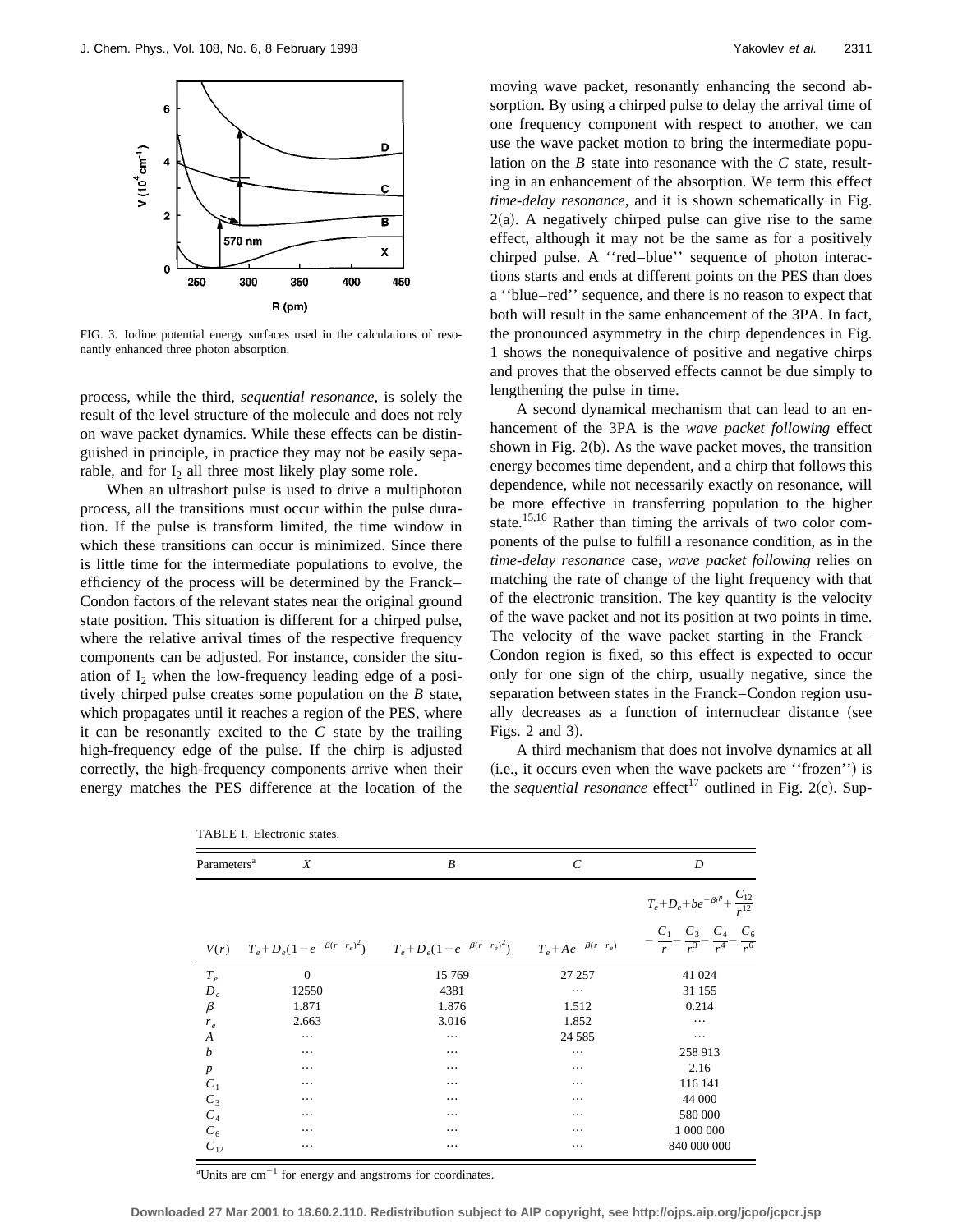pose the first transition  $(X - B)$  is resonant with the lowfrequency part of the pulse and the second  $(B-C)$  is resonant at a higher frequency. In this case, a positively chirped pulse can sequentially transfer population from *X* to *B* to *C* much more effectively than a negatively chirped pulse. As in the case of *wave packet following*, this effect only occurs for one sign of the chirp, since the electronic level spacings are uniquely determined.

$$
H = \frac{\hat{p}^2}{2m} + \begin{bmatrix} V_X(r) & -\mu_{BX}E^*(t) & 0 & 0 \\ -\mu_{BX}E(t) & V_B(r) & -\mu_{CB}E^*(t) & 0 \\ 0 & -\mu_{CB}E(t) & V_C(r) & -\mu_{DC}E^*(t) \\ 0 & 0 & -\mu_{DC}E(t) & V_D(r) \end{bmatrix}
$$

In order to gain insight into the processes leading to the observed chirp effects, we have performed some preliminary calculations. The 3PA process can involve a large number of rovibronic states. A full calculation of the process, taking into account all possible states, is a daunting task even for a simple diatomic like  $I_2$ . As a first approximation, we utilize the four electronic state model shown in Fig. 3. The resulting Hamiltonian can be written as

 $\vert \cdot$ 

The analytical forms and parameters of the PES's used in these calculations are listed in Table I. While the ground (*X*) and first excited (*B*) states are very well characterized spectroscopically, there is considerably less information on the high-lying ion pair states  $(D)$ .<sup>18,19</sup> Even less is known about the intermediate covalent states  $(C)$ .<sup>20</sup> Thus there is considerable uncertainty in our example model, in particular, in the form of the *D* state, and the potential we use differs significantly from the form of the  $D({}^1\Sigma_u^+)$  state derived from absorption and emission experiments.<sup>21</sup> The numerical algorithm used to calculate the dynamics is the split-operator method using a fast Fourier transform.<sup>22</sup> The light fields were those measured experimentally, and the system had a vibrational thermal distribution corresponding to the experimental conditions but no rotational distribution  $(J=0)$ . The LIF signal was assumed to be directly proportional to the population of the final *D* state.

A comparison of theory and experiment at 570 nm is shown in Fig. 4. The qualitative agreement is quite good at this wavelength, as it also is at 550 nm. The calculation predicts a much stronger chirp enhancement at 600 nm than is actually observed, and this may be due to the involvement of multiple electronic states that are resonant at that pump



FIG. 4. Comparison of the experimentally measured three photon LIF signal (points) and the signal calculated using the four PES's whose parameters are listed in Table I. The experimentally measured electric fields were used in the calculation.

wavelength and are not taken into account. The calculated dependence is quite sensitive to the details of the PES, and using literature values for the *D* state results in a completely different chirp dependence. Removing the kinetic energy term from our model Hamiltonian (and thus freezing the wave packet motion) results in a calculated LIF signal peaked at the transform-limited pulse, implying that without wave packet motion the 3PA is largely nonresonant and the stationary *sequential resonance* mechanism does not play a role. This contrasts with the experiments by Assion *et al.*,<sup>10</sup> where the enhancement of photoionization yield was determined to be primarily due to this effect. In those experiments, the excitation pulse was tuned to the high-energy side of the ground state absorption spectrum, so that a positively chirped pulse was the most effective in transferring population to the first excited state, where it then absorbed more photons. Like the *sequential resonance* effect, *wave packet following* should only maximize the signal for one sign of the chirp and is inconsistent with the observed enhancement with both positive and negative chirp. We conclude that the *time-delay resonance* effect, where the molecule absorbs a first photon and then undergoes nuclear motion to bring its excited state absorption into resonance with subsequent photons, must play an important role in the observed enhancement. We emphasize that these preliminary calculations do not preclude all three of the above-mentioned effects from playing some role in the 3PA of  $I_2$  at these wavelengths.

In summary, we have demonstrated the importance of the phase structure of a femtosecond pulse in affecting the yield of a multiphoton process. A process that proceeds through several resonant or quasiresonant intermediate states on which nuclear motion can occur can be expected to be sensitive to pulse chirp, and our observation of a factor of 3 enhancement shows the possible benefits of using a nontransform-limited pulse. A more extended theoretical analysis of intrapulse dynamical effects in multiphoton processes is given elsewhere.<sup>16</sup> The coupling of the molecule's coherent nuclear dynamics with the phase coherence of the ultrashort pulse provides a means of coherent control over multiphoton processes.

**Downloaded 27 Mar 2001 to 18.60.2.110. Redistribution subject to AIP copyright, see http://ojps.aip.org/jcpo/jcpcr.jsp**